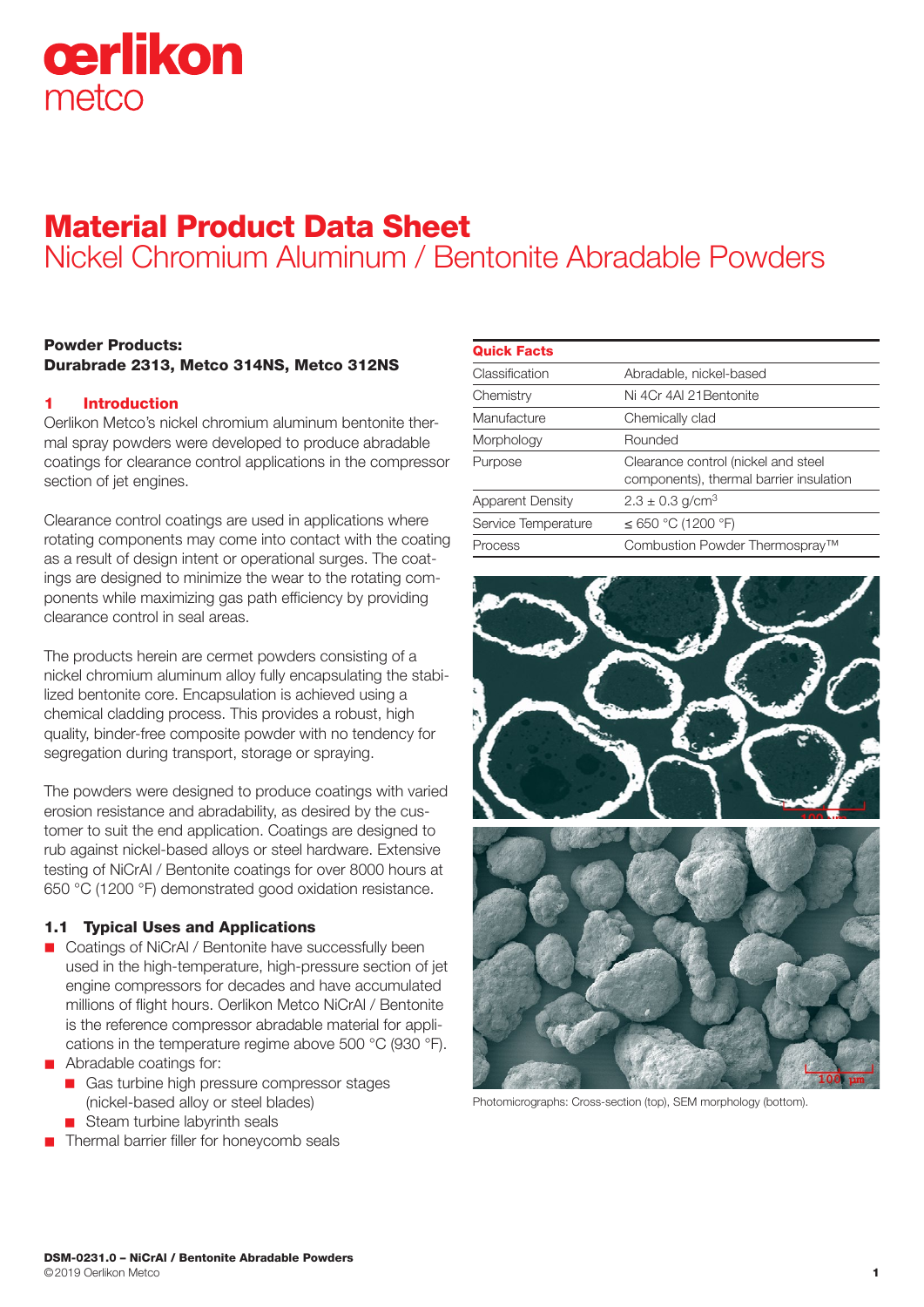# 2 Material Information

## 2.1 Chemical Composition

|                 | <b>Weight Percent (nominal)</b> |                 |                 |                  |
|-----------------|---------------------------------|-----------------|-----------------|------------------|
|                 | <b>Nickel</b>                   | <b>Chromium</b> | <b>Aluminum</b> | <b>Bentonite</b> |
| Durabrade 2313* | Balance                         |                 |                 |                  |
| Metco 314NS*    | Balance                         |                 |                 |                  |
| Metco 312NS     | Balance                         |                 |                 |                  |

\* Equivalent products. Please review Section 2.3, Key Selection Criteria.

# 2.2 Particle Size Distribution

|                | <b>Nominal Range (µm)</b> <sup>a</sup> | <b>D50</b> (µm) $^{\rm b}$ |  |
|----------------|----------------------------------------|----------------------------|--|
| Durabrade 2313 | $-177 + 74$                            | 120 – 135                  |  |
| Metco 314NS    | $-177 + 74$                            | 120 – 135                  |  |
| Metco 312NS    | $-150+45$                              | $90 - 105$                 |  |

a Sieve analysis in accordance with AS™ B214

**b Particle size analysis using laser diffraction (Microtrac)** 

#### 2.3 Key Selection Criteria

- The choice of a particular grade of NiCrAl/Bentonite will depend on the desired properties of the coating. Harder more erosion resistant coatings will be sprayed with the finer cuts of the powder (-149 µm); softer, less erosion resistant, but more abradable coatings will be sprayed using the coarser powder cut (-177 µm).
- Durabrade 2313 is recommended for new applications. Metco 314NS is recommended for existing repair applications.
- Metco 312NS has a proven track records in jet engines for military applications. Durabrade 2313 and Metco 314NS are preferred for abradable coatings in civil jet engines.
- Always choose the material that meets the customer material and process specifications.

#### 2.4 Related Products

- Coatings of NiCrAl/Bentonite have higher temperature capability than coatings of AlSi-Polyester, AlSi-BN, AlSi/Polyimide, AlSi-Graphite or Ni/Graphite materials.
- $\blacksquare$  When higher temperature capability than 650 °C (1200 °F) is required, Metco 2043 or Metco 301NS should be considered.
- Coatings exhibit improved erosion resistance and temperature capability over Ni/Graphite materials.
- NiCrAl/Bentonite coatings are not recommended to rub against untipped titanium alloy blades. Against untipped, bare titanium alloy blades, the use of Metco 2042 (CoNiCrAlY-based) is recommended in the temperature range of 450 – 550 °C (840 – 1020 °F).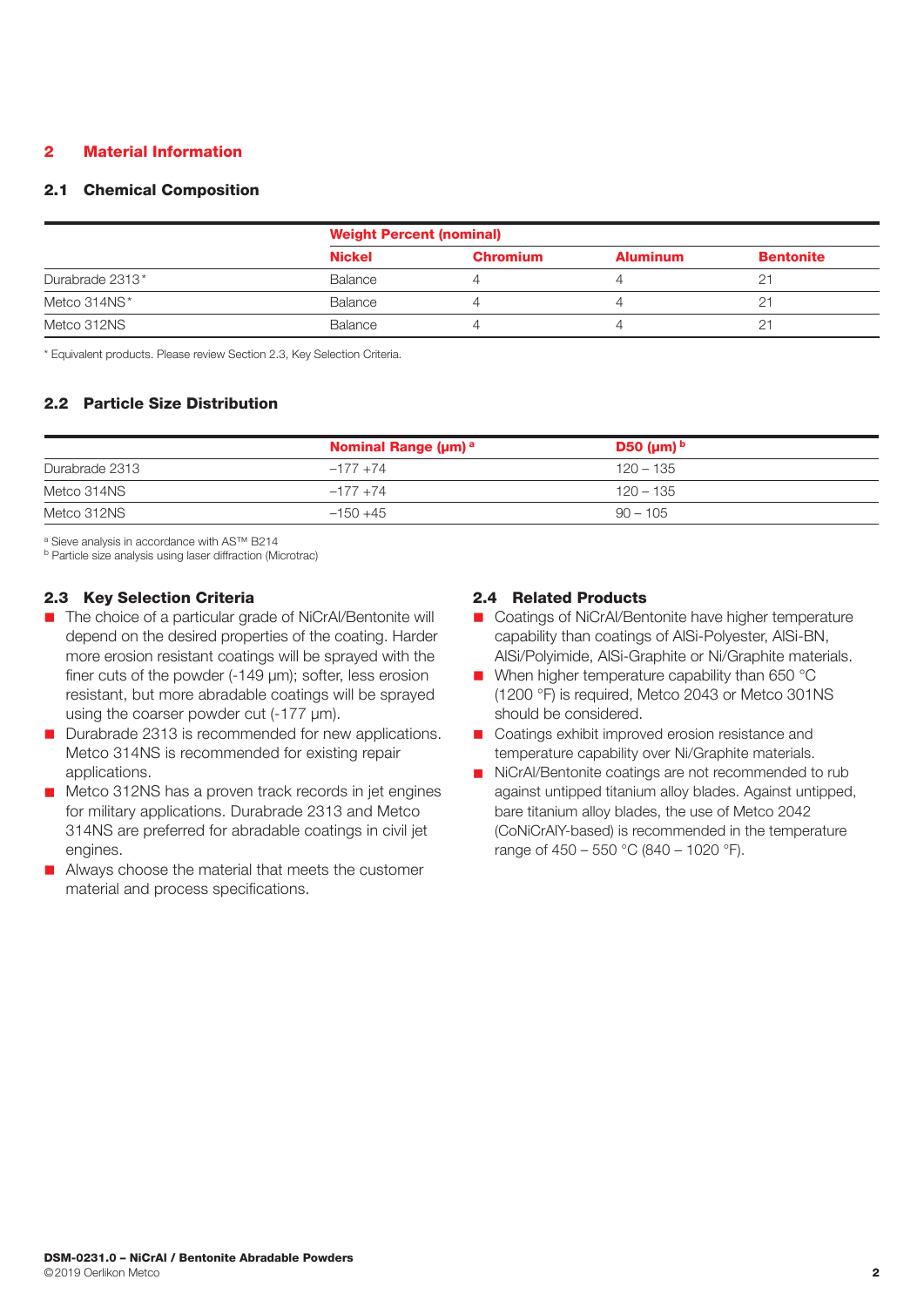# 2.5 Customer Specifications

| <b>Product</b> | <b>Customer Specification</b>     |  |
|----------------|-----------------------------------|--|
| Durabrade 2313 | <b>MTU MTS 1412</b>               |  |
|                | Rolls-Royce plc MSRR 9507/54      |  |
| Metco 314NS    | Pratt & Whitney PMC 5129-1        |  |
|                | Rolls-Royce Corporation EMS 56771 |  |
|                | Rolls-Royce OMAT 3/202\           |  |
|                | Rolls-Royce plc MSRR 9507/54      |  |
|                | Rolls-Royce plc RRMS 40014        |  |
|                | Rolls Royce plc Comat 03-328      |  |
| Metco 312NS    | GE B50TF232, CI A                 |  |
|                | GKN Aerospace PM 819-54           |  |
|                | Honeywell EMS 57761               |  |
|                | Honeywell FP 5045, Type XXV       |  |
|                | <b>MTU MTS 1237</b>               |  |
|                | Pratt & Whitney PWA 1393          |  |
|                | Rolls-Royce plc MSRR 9507/45      |  |

### 3 Coating Information

## 3.1 Key Thermal Spray Coating Information

| <b>Specification</b>                             | Data (all materials)                                                                    |  |  |
|--------------------------------------------------|-----------------------------------------------------------------------------------------|--|--|
| <b>Required Spray Process</b>                    | Combustion Powder Thermospray™                                                          |  |  |
| Recommended Process Fuel Gas                     | Acetylene                                                                               |  |  |
| Color As Sprayed                                 | Gray                                                                                    |  |  |
| Surface Roughness (Ra)<br>As Sprayed<br>Machined | $30 - 53 \mu m$<br>1200 - 2100 µin<br>$17 - 29 \mu m$<br>650 - 1100 uin                 |  |  |
| Macrohardness (HR15Y)                            | $30 - 60$                                                                               |  |  |
| Coating Density (g/cm <sup>3</sup> )             | $2.4 - 3.2$                                                                             |  |  |
| Coating Weight                                   | $0.013 - 0.017$ lb/ft <sup>2</sup> /0.001 in<br>$0.24 - 0.32$ kg/m <sup>2</sup> /0.1 mm |  |  |
| <b>Thickness Limitation</b>                      | none                                                                                    |  |  |
| Maximum Service Temperature (long term use)      | 650 °C1200 °F                                                                           |  |  |
| Substrate Preheat Temperature                    | $90 - 120 °C$<br>$190 - 250$ °F                                                         |  |  |
| Substrate Temperature During Spraying (approx.)  | 175 °C350 °F                                                                            |  |  |
| <b>Typical Application Rate Per Pass</b>         | 0.006 in<br>$0.15$ mm                                                                   |  |  |
| Post Finishing Technique                         | Machine (tungsten carbide tooling), avoid grinding                                      |  |  |

# 3.2 Coating Parameters

Please contact your Oerlikon Metco Account Representative for parameter availability. For specific coating application requirements, the services of Oerlikon Metco's Coating Solution Centers are available.

# Recommended Combustion Powder Spray Guns Metco 6P-II series Metco 6P-II with 6PT Extension Module